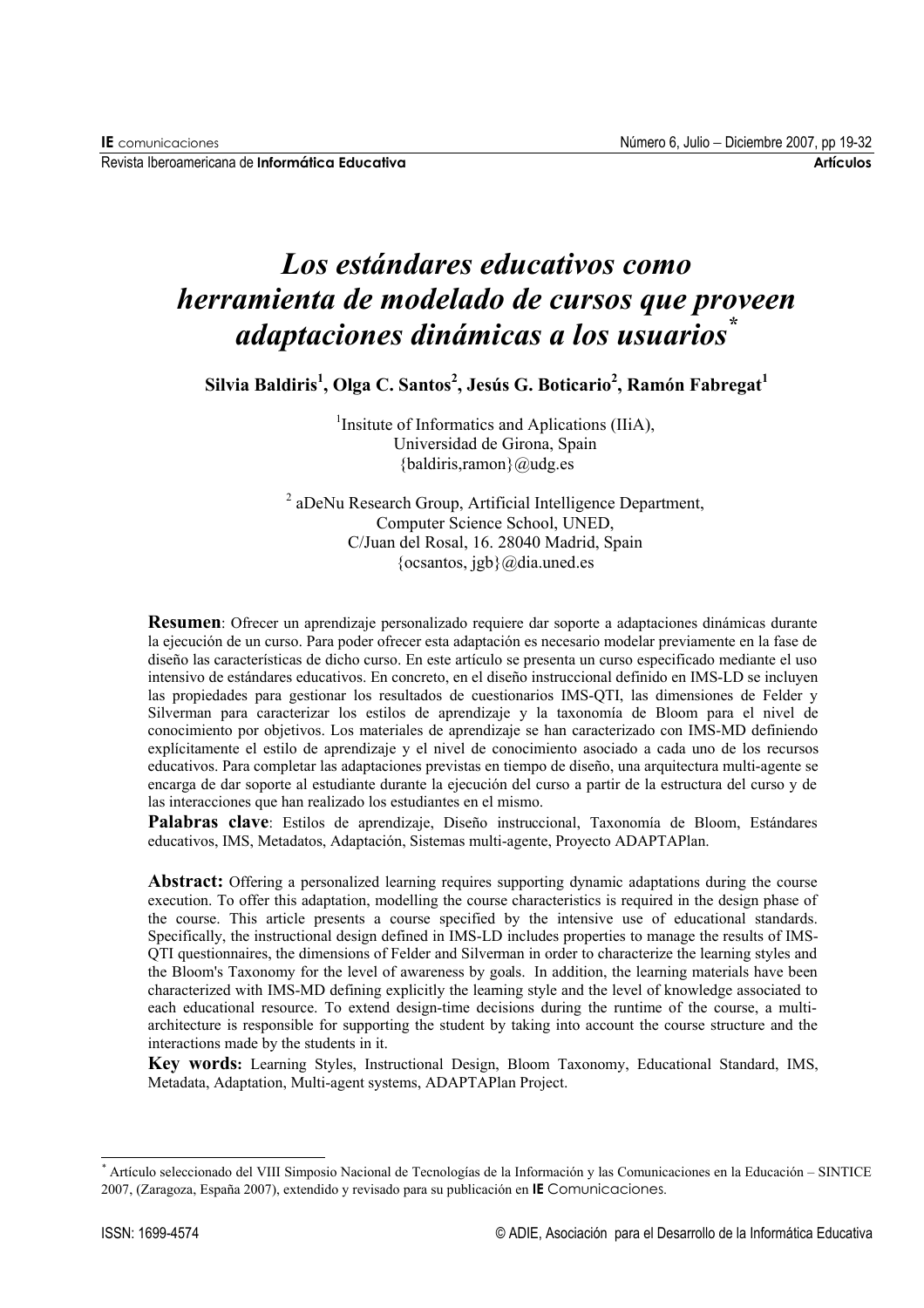## 1. Introducción

Ofrecer un aprendizaje personalizado requiere dar soporte a adaptaciones dinámicas durante la ejecución de un curso. Se han desarrollado especificaciones educativas que ayudan a modelar el diseño instruccional de un curso y sus componentes asociados (cuestionarios, recursos, ...) y permiten controlar la posterior ejecución del curso a partir de ciertas características de usuario consideradas relevantes. Sin embargo, uno de los principales problemas a la hora de desarrollar cursos adaptativos basados en estándares educativos es la dificultad que conlleva su diseño. Esta complejidad se acentúa al construir escenarios de aprendizaje con diferentes capacidades de adaptación, ya que hay que incluir en el diseño del curso los "enganches" necesarios para el modelado dinámico. De esta forma, se puede abordar el proceso de aprendizaje en todo su ciclo de vida: diseño, publicación, uso y realimentación [Van Rosmalen et al., 2004].

## 1.1. Trabajos previos

Este enfoque se llevó a cabo en el proyecto aLFanet<sup>1</sup> [Boticario y Santos, 2007a], en donde se construyó una plataforma abierta basada en estándares educativos. Concretamente, integraba los siguientes estándares de la familia IMS<sup>2</sup>: IMS Learning Design (IMS-LD), IMS Content Packaging (IMS-CP), IMS Ouestion and Test Interoperability (IMS-OTI), IMS Learning Information Profile (IMS-LIP) e IMS Metadata (IMS-MD).

Las evaluaciones realizadas en aLFanet con diversos tipos de estudiantes resaltaron que el aspecto más crítico estaba en la fase de autoría, es decir, en el diseño del curso. Los autores de los cursos perciben el diseño basado en IMS-LD como una tarea compleja debido principalmente a dos razones [Boticario y Santos, 2007a]:

a) la dificultad de controlar las interacciones para poder montar el flujo del curso condicionado a las diferentes opciones de adaptación, y

b) el estado de desarrollo de las herramientas de autor, muy cercanas aún a las especificaciones que implementan.

## 1.2. El enfoque ADAPTAPlan

En ADAPTAPlan hemos relajado la carga de trabajo del autor del curso mediante la definición de un conjunto reducido de información que el autor debe proporcionar de cara a construir el diseño del curso de forma automática con avuda de planificadores como los descritos en [Castillo et al., 2007a]. Así, el autor no necesita pensar en todas las posibles rutas de aprendizaje para cada estudiante, que pueden variar bastante en función de sus interacciones y características, con lo que esto supone en cuanto a su variedad y posible evolución en el tiempo. El docente puede centrarse en proporcionar información sobre la estructura del curso y la caracterización de los materiales, lo cual está dentro del ámbito asumido de sus competencias. En concreto, se le pide que facilite la siguiente información [Boticario y Santos, 2007b]:

- La definición de las competencias que se  $\bullet$ persigue que sean adquiridas por los estudiantes en el proceso formativo.
- Los objetivos de aprendizaje caracterizados de  $\bullet$ acuerdo a la taxonomía de los objetivos educativos de Bloom [Bloom, 1956]. El docente debe desagregar las competencias previamente definidas en objetivos concretos que se irán alcanzando a medida que el proceso enseñanza / aprendizaje se desarrolla.
- Los cuestionarios de evaluación de acuerdo a los tipos propuestos por Bloom en [Bloom, 1971] y que permiten definir preguntas a cada tipo de objetivo educativo.

Por esta razón, teniendo en cuenta la experiencia de aLFanet, actualmente estamos trabajando en un nuevo enfoque dentro del provecto ADAPTAPlan<sup>3</sup>  $(TIN-2005-08945-C06-00)$ . Este enfoque se centra en generar dinámicamente, con ayuda de técnicas de modelado de estudiante, planificación y aprendizaje automático, plantillas con diseños instruccionales. El proceso definido en ADAPTAPlan se encuentra descrito en [Santos y Boticario, 2007a; Santos y Boticario, 2007b]. En el presente artículo, nos centramos en cómo se modela el curso en la fase de diseño para que posteriormente una arquitectura multi-agente pueda dar soporte al estudiante cuando el diseño instruccional del curso no pueda ofrecerle una atención personalizada.

http://alfanet.ia.uned.es

http://www.imsglobal.org/

<sup>&</sup>lt;sup>3</sup> http://adenu.ia.uned.es/adaptaplan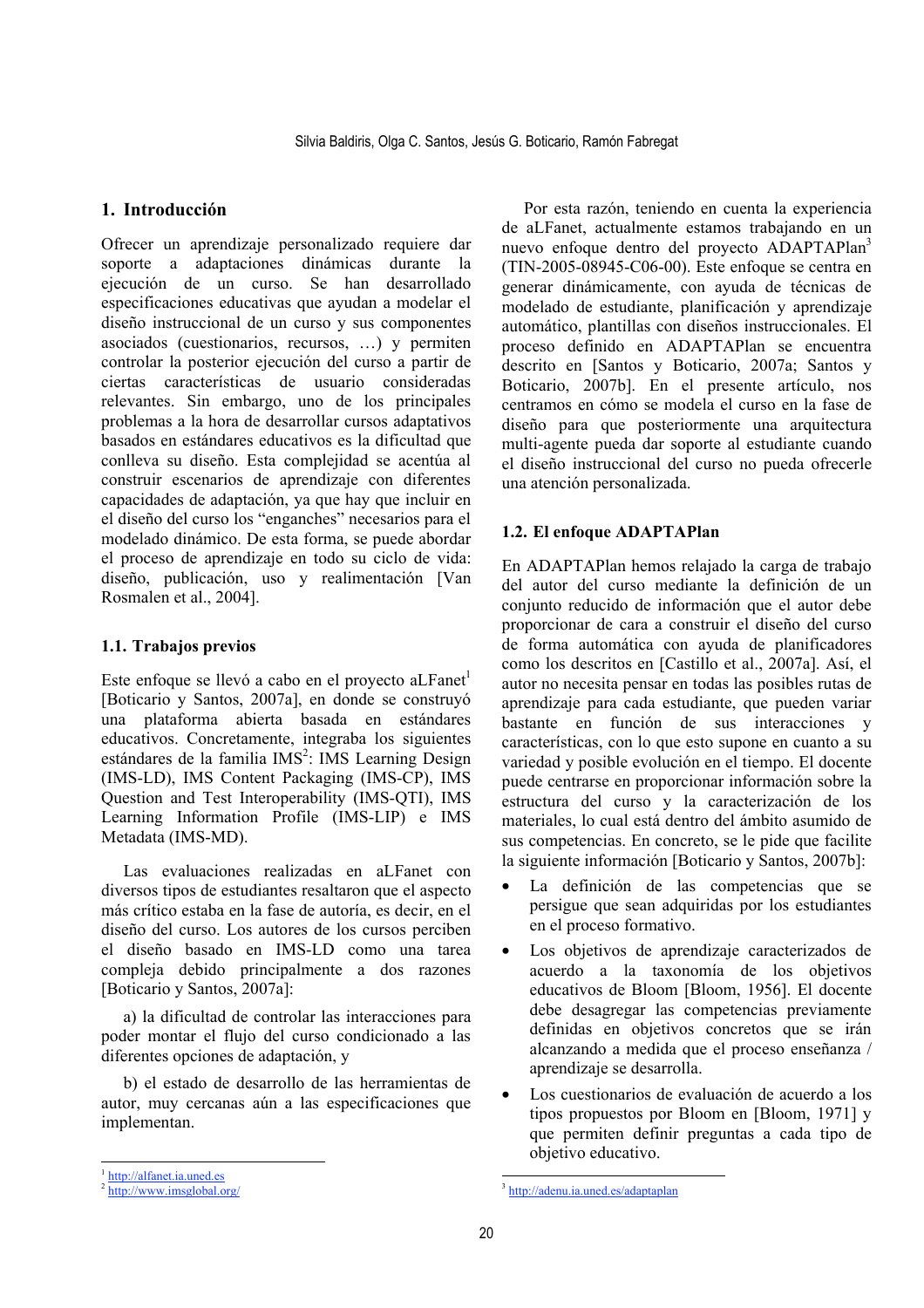- Los objetos de aprendizaje y su caracterización con metadatos, considerando explícitamente el tipo de estilo de aprendizaje al que está dirigido y el nivel de conocimiento asociado a este recurso
- Los Servicios que se utilizan en el curso, como foros, chats, wiki, almacenamiento de archivos o cualquier otro tipo de servicio adicional.
- Las actividades imprescindibles que no puedan faltar en la estructura del curso.

Una vez generado el diseño del curso en IMS-LD. esto es, la unidad de aprendizaje correspondiente (Unit of Learning – UoL), éste se puede publicar en cualquier entorno de aprendizaje que implemente dicha especificación. Nosotros usamos un entorno abierto, de código libre llamado dot $LRN<sup>4</sup>$ , por su robustez, amplio soporte a estándares educativos, por poseer la funcionalidad apropiada para soportar los procesos de enseñanza – aprendizaje, incluyendo las características de accesibilidad requeridas, y por sus facilidades para la integración de desarrollos externos mediante servicios web [Santos et al., 2007a].

## 1.3. Contenidos del artículo

En las siguientes secciones vamos a describir la estructura de los cursos diseñados utilizando como base la especificación IMS-LD (IMS Learning Design) y se mostrará cómo utilizando las propiedades disponibles en el nivel B de esta especificación se han modelado dos características del estudiante, como son el estilo de aprendizaje y el nivel de conocimiento. Con este mismo propósito se han utilizado la teoría de estilos de aprendizaje de Felder y Silverman [Felder y Silverman, 2002; Felder, 1996] y la taxonomía de los objetivos educativos de Bloom [Bloom, 1956]. Describiremos también cómo se han utilizado otras especificaciones definidas por el consorcio IMS, por ejemplo: IMS-OTI como una forma de valorar los resultados de conocimiento del estudiante a través de la evaluación, e IMS-MD como mecanismo de caracterización de los contenidos a partir de metadatos.

Para clarificar la estructura en IMS-LD se presenta un curso ejemplo sobre los conceptos básicos de

programación orientada a objetos - OOPC [Moreno y Baldiris, 2003]. A continuación, se introduce la arquitectura multi-agente que da soporte a la ejecución del curso [Santos et al. 2007b] v finalmente. se comentan algunos temas de investigación abiertos y se plantean algunas conclusiones y trabajos futuros.

Este artículo amplía el trabajo presentado en [Baldiris et al, 2007], donde fundamentalmente se han trabajado las propiedades definidas en el curso y la relación entre estilos de aprendizaje y tipos de recursos, complementando el trabajo inicial con la propuesta realizada en [Baldiris et al., 2008].

Las secciones 2 y 3 describen el planteamiento. Detalles concretos sobre su aplicabilidad en la práctica son tratados en la sección 4. Es posible que si el lector no tiene asimilados el planteamiento descrito previamente, no le sea inmediato seguir los ejemplos propuestos. En el caso de que el lector esté interesado en su comprensión, se le recomienda que consulte en detalle las referencias proporcionadas, para adquirir un mayor conocimiento del tema.

# 2. IMS Learning Design specification

IMS-LD [Koper et al., 2003] es una especificación que pretende estandarizar el diseño de los procesos de aprendizaje y da soporte a una gran variedad de pedagogías en la enseñanza en línea. En vez de tratar de considerar las particularidades de muchas pedagogías, se centra en considerar un lenguaje genérico y flexible que permita al profesor describir su diseño del curso en la pedagogía más apropiada. Así, IMS-LD formaliza el diseño de un proceso de enseñanza / aprendizaje en el contexto de un entorno virtual de aprendizaje. Para ello, hace uso de diversos elementos: roles, actividades, entornos, servicios, objetos de aprendizaje, propiedades, condiciones, ...

Learning Design utiliza la metáfora del teatro para describir el proceso de diseño del curso. Una serie de actores representa una obra teatral y cada uno de ellos puede asumir un número de roles en diferentes momentos de la obra, en varios actos. Análogamente, en IMS-LD un estudiante puede asumir diferentes roles en diferentes etapas del proceso de aprendizaje. Al final de cada acto, la acción se detiene, todos los estudiantes se sincronizan y todo puede volver a empezar.

<sup>&</sup>lt;sup>4</sup> NOTA: aunque la denominación oficial es .LRN, es habitual utilizar dotLRN cuando pueda haber ambigüedades o problemas lingüísticos (como en la propia URL o en publicaciones científicas fuera del ámbito de la comunidad). http://dotlrn.org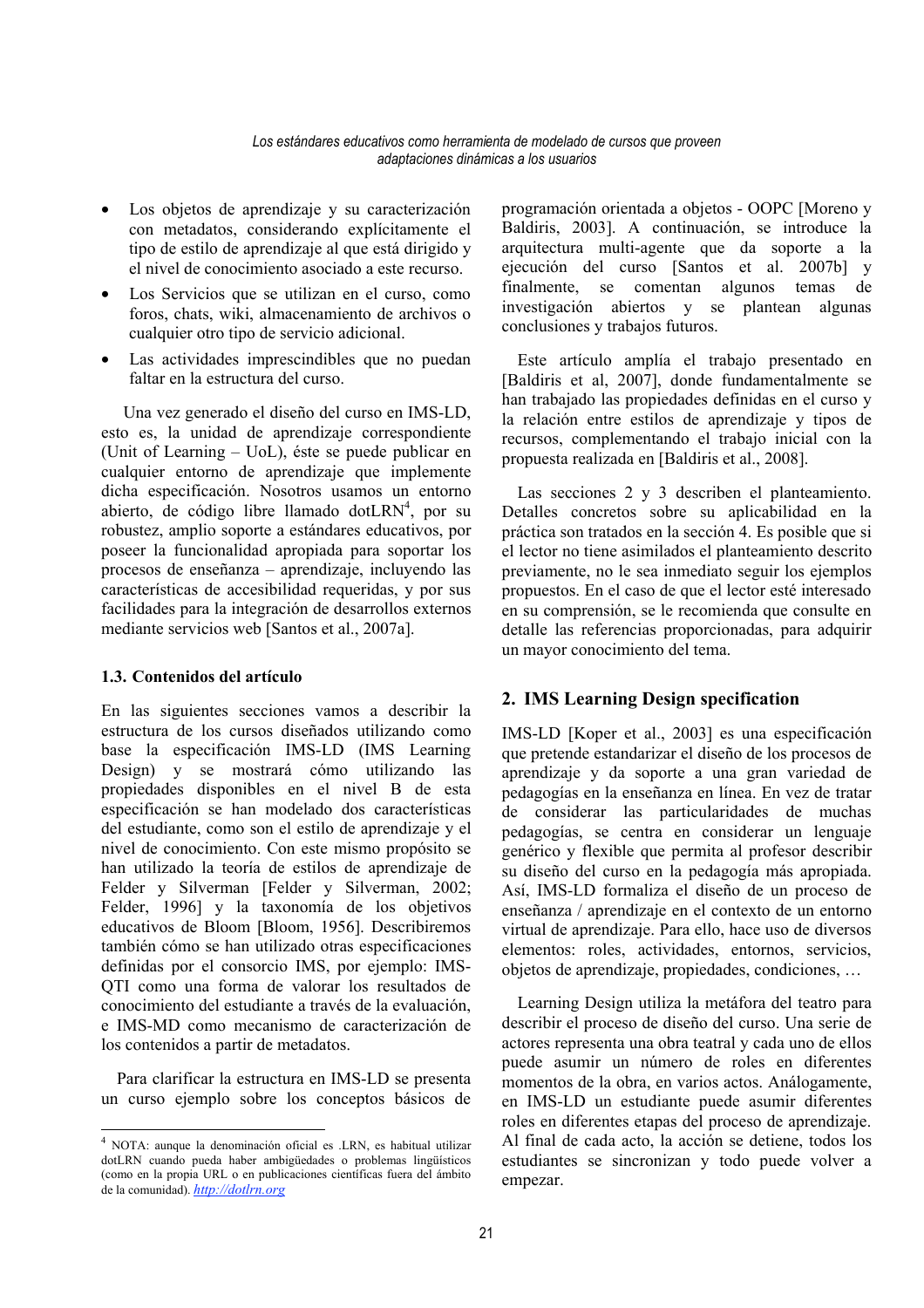Debido a su complejidad, para facilitar el uso de la especificación se han definido tres niveles de la especificación. El IMS LD en su primer nivel (nivel A) garantiza la definición de los roles que podrían jugar los actores del proceso, la definición de diferentes tipos de actividades y la creación de los entornos (o ambientes) que conforman esas actividades. Dichos entornos podrán tener asociados objetos de aprendizaje, servicios y escenarios colaborativos con los que el estudiante podrá ir logrando los objetivos de aprendizaje propuestos.

El segundo nivel del LD (nivel B) permite la definición de propiedades que, como mostraremos más adelante, son las que dan el soporte a las adaptaciones en los diseños generados. Estas propiedades pueden ser locales o globales, dependiendo de si afectan sólo a las posibilidades de interacción de un estudiante en un curso específico o a la actuación del estudiante en la plataforma en general. También pueden ser personales, de roles o generales, en función del tipo de actor que se vea afectado.

# 3. Elementos utilizados en el modelado de cursos con IMS-LD

En esta sección presentamos los elementos más importantes que hemos considerado para realizar el proceso de diseño de un curso: la teoría de estilos de aprendizaje de Felder y Silverman y la taxonomía de los objetivos educativos de Bloom.

# 3.1. Estilos de aprendizaje de Felder y Silverman

El estilo de aprendizaje de un estudiante caracteriza los rasgos cognitivos, afectivos y fisiológicos que sirven como indicadores relativamente estables de cómo los estudiantes perciben, interactúan y responden a sus entornos de aprendizaje [Keefe, 1979].

La teoría de Estilos de Aprendizaje de Felder y Silverman clasifica el estilo de aprendizaje de un individuo en diferentes dimensiones [Felder, 1996] (Ver Tabla 1). Por ejemplo, en la escala de la *(extremos)* dimensión Procesamiento Activo-Reflexivo), se puede conocer si a un estudiante le gusta participar activamente en el proceso de enseñanza / aprendizaje o si prefiere observar y pensar acerca del tema propuesto.

El test de Estilos de Aprendizaje es el instrumento usado para evaluar preferencias en las dimensiones Procesamiento, Reflexión, Entrada y Comprensión de este modelo. Con la información obtenida a partir de este test los profesores pueden preparar estrategias de enseñanza / aprendizaje que incluyan el diseño de objetos de aprendizaje de diversos tipos de medios (sonidos, videos, gráficos, textos, simulaciones, animaciones) así como variados métodos de instrucción para asegurarse de que se contemplan los diferentes estilos de aprendizaje. Y a su vez, los estudiantes pueden usar el resultado del test de Felder como herramienta para mejorar su proceso y resultados de aprendizaje, toda vez que este resultado puede orientarlo sobre los tipos de materiales que podría consultar y que tendrían mayor impacto en su aprendizaje.

## 3.2. Taxonomía de Objetivos Educativos Bloom

Esta taxonomía es un intento por sentar los fundamentos de una clasificación de las metas en un sistema educativo y establece una clasificación jerarquizada de los objetivos educativos. Como se muestra en la tabla 2, los niveles de esta jerarquía son: conocimiento, comprensión, aplicación, análisis, síntesis y evaluación. A medida que el estudiante avanza a través de los niveles se espera que tenga mayor dominio de los conceptos.

# 4. Ejemplo de curso uniendo IMS LD, estilos de aprendizaie y obietivos educativos

En esta sección explicamos cómo cada uno de los elementos anteriormente descritos los hemos incluido en el proceso de diseño de un curso de programación orientado a objetos; cómo la definición de diferentes tipos de propiedades nos ha permitido tratar el estilo de aprendizaje y el nivel de conocimiento de los estudiantes a partir de un módulo de aprendizaje especificado en IMS LD, y cómo posteriormente podemos realizar las adaptaciones de dicho diseño durante la ejecución. Esta adaptación es generada en función de las características de los estudiantes y de la estructura del curso.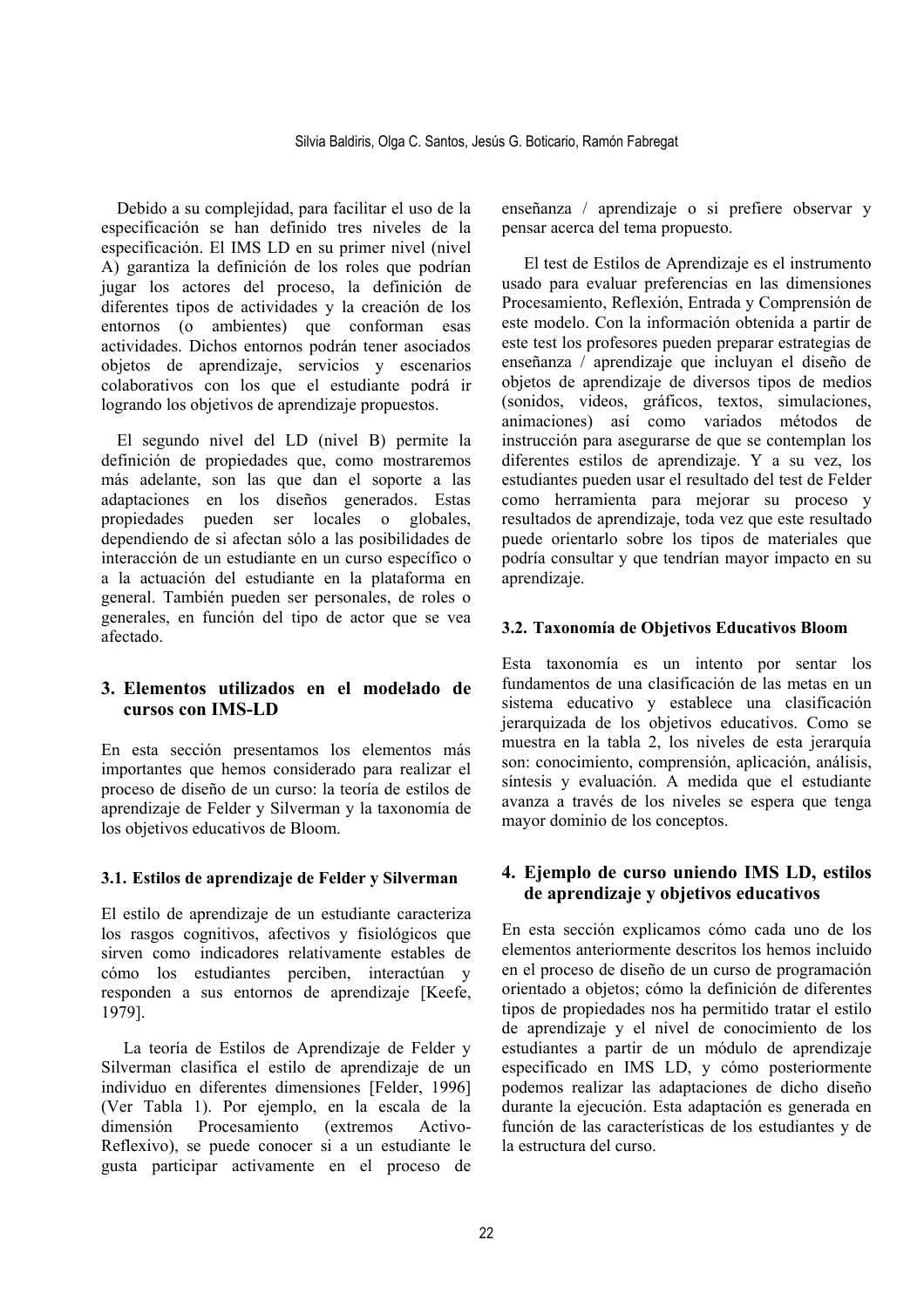| <b>DEFINICIONES</b> | EXTREMO <sub>1</sub> | <b>DIMENSIONES</b>   | EXTREMO <sub>2</sub> | <b>DEFINICIONES</b>      |
|---------------------|----------------------|----------------------|----------------------|--------------------------|
| Hace                | Activo               | <b>PROCESAMIENTO</b> | Reflexivo            | Piensa                   |
| Aprende Hechos      | Sensitivo            | <b>REFLEXION</b>     | Intuitivo            | Aprende Conceptos        |
| Requiere Dibuios    | Visual               | ENTRADA              | Verbal               | Requiere Leer o Disertar |
| Paso a paso         | Secuencial           | <b>COMPRENSION</b>   | Global               | Marco General            |

Tabla 1. Cuadro de las dimensiones de estilos de aprendizaje de Felder

| <b>NIVEL</b>   | <b>OBJETIVO</b> | <b>DESCRIPCIÓN</b>                                                     |  |  |  |
|----------------|-----------------|------------------------------------------------------------------------|--|--|--|
|                | Conocimiento    | Recordar un hecho sin un entendimiento real del significado del hecho. |  |  |  |
| $\overline{2}$ | Comprensión     | Adquirir el significando del material.                                 |  |  |  |
|                | Aplicación      | Usar el material aprendido en situaciones nuevas y concretas.          |  |  |  |
| $\overline{4}$ | Análisis        | Dividir un problema complejo en partes.                                |  |  |  |
|                | <b>Síntesis</b> | Poner en partes para reunirlas y crear una nueva entidad única.        |  |  |  |
| l 6            | Evaluación      | Juzgar el valor del material para un propósito dado.                   |  |  |  |

Tabla 2. Niveles de la taxonomía de los objetivos educativos de Benjamín Bloom.

#### 4.1. Introducción al curso

OOPC [Moreno y Baldiris, 2003] es un curso de conceptos básicos de programación orientada a objetos, desarrollado en la Universidad Industrial de Santander (Colombia) con el propósito de apoyar el proceso de enseñanza / aprendizaje de cinco temas relacionados con los cursos de Programación Orientada a Obtjetos (POO): Objeto, Clase, Encapsulación, Herencia y Polimorfismo. OOPC responde a las seis preguntas básicas de un proceso de diseño curricular [De Zubiría, 2002]:

1) ¿Para qué enseñamos? Especifica claramente los objetivos del proceso de enseñanza / aprendizaje, categorizados de acuerdo a la taxonomía de Bloom:

2) ¿Qué enseñamos? La estructura conceptual de los aprendizajes que se buscan, definida a través de la consulta a expertos en el área de la POO;

 $3)$ *i* Cuándo enseñamos? Obedece a  $1a$ secuenciación del proceso, que en este curso se determinada definiendo una relación de prerrequisitos entre los conceptos:

4) ¿Cómo enseñamos? Explicita la metodología del docente;

5) ¿Con qué enseñamos? Hace referencia a los objetos de aprendizaje y los servicios que propician el logro de los objetivos. Los contenidos del curso fueron diseñados utilizando diferentes tipos de medios y organizados por los conceptos asociados al curso; y

6) ¿Cómo valoramos el cumplimiento de los propósitos planteados en un proceso de formación? Define cómo debe realizarse el proceso de evaluación

de los aprendizajes y los instrumentos utilizados para tal fin: cuestionarios, talleres y otros mecanismos.

Este curso sitúa al sujeto en el centro del proceso de formación, por lo cual los objetos de aprendizaje fueron creados de tal manera que contando con diversos tipos de medios y formatos, se lograra satisfacer las necesidades de los diversos estilos de aprendizaje de Felder.

Contar con la definición de cada uno de estos elementos de forma independiente, nos ha facilitado en ADAPTAPlan el diseño instruccional del curso en **IMS LD** 

El diseño del curso lo hemos realizado utilizando Reload Learning Design Editor<sup>5</sup>, el cual nos permite generar un paquete comprimido (con extensión .zip) con el IMS LD que posteriormente es importado en la plataforma de aprendizaje dotLRN [Santos et al. 2007]. Puesto que sigue el estándar, sería posible importarlo en cualquier sistema que implemente un motor desarrollado para desplegar la especificación en tiempo de ejecución [Griffits, 2006].

## 4.2. Propiedades definidas en el curso

Inicialmente realizamos la definición de algunas características generales del curso y de los roles que pueden jugar los actores del proceso. Esta elección de metadatos que presentamos se puede considerar como un perfil de aplicación de facto (se entiende por perfil de aplicación detalles de la misma, como los

 $5$  http://www.reload.ac.uk/ldeditor.html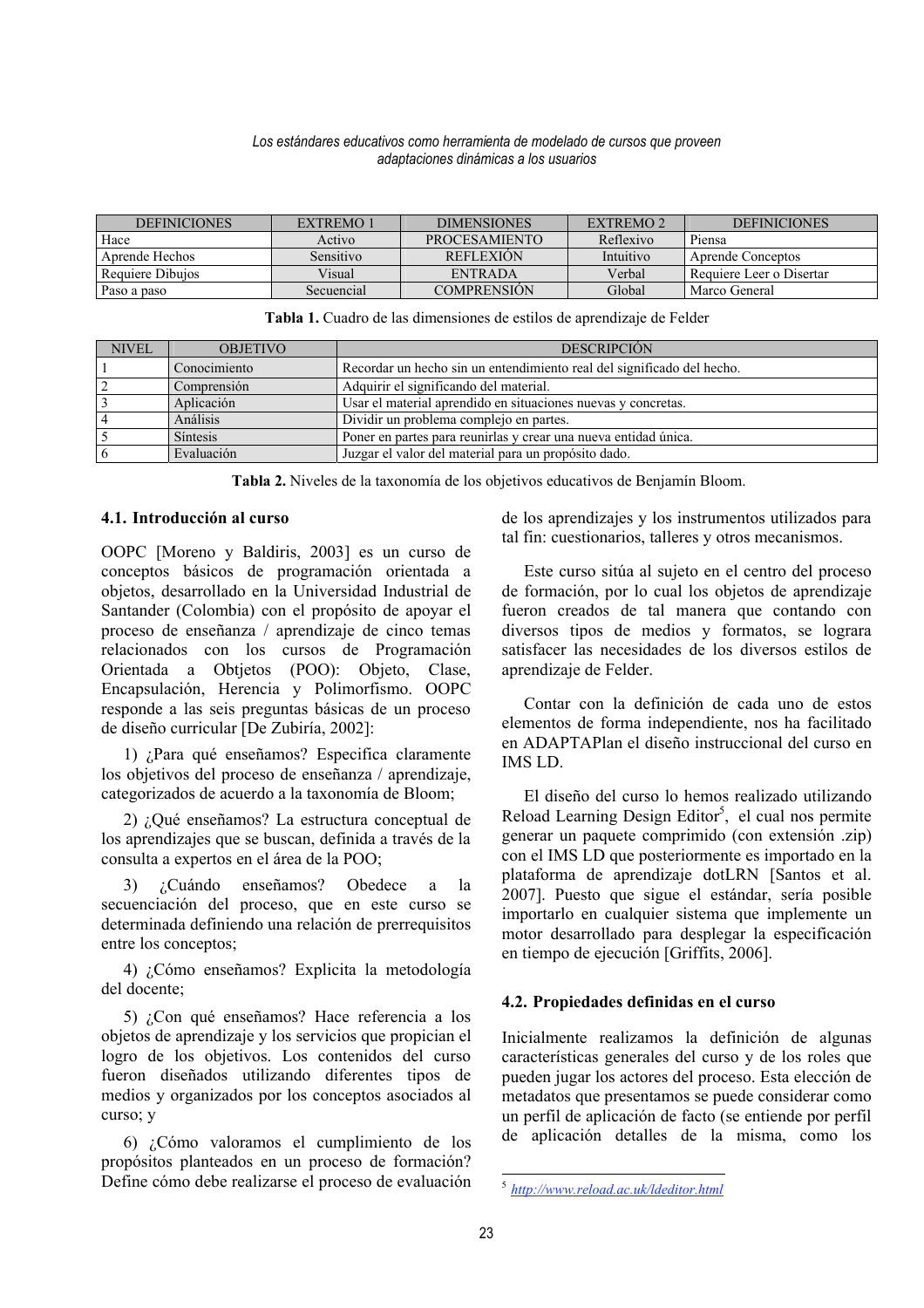esquemas o vocabularios controlados e información como el formato del valor del elemento, la cardinalidad o el tipo de datos, pero sin crear nuevos elementos en la especificación).

Definimos también los recursos de aprendizaje a utilizar en el curso. Cada uno de los recursos fue etiquetado con metadatos utilizando la especificación IMS-Metadata (IMS-MD). A partir de estos recursos y utilizando la herramienta Reload, se generó el diseño instruccional del curso (estableciendo las propiedades y condiciones necesarias y definiendo las actividades a realizar y los entornos en los que trabajar) en formato XML. El curso así definido se empaquetó con IMS Content Packaging (IMS-CP). De esta forma, dentro del correspondiente fichero comprimido se encuentran cada uno de los recursos previamente seleccionados y caracterizados junto con el diseño instruccional que indica cómo deben presentarse al estudiante.

En el momento de la caracterización de los recursos fueron consideradas especialmente las siguientes etiquetas de esta especificación:

- 1) "Learning Resource Type", donde se define la herramienta didáctica asociada al recurso (ejercicio, simulación, tabla, ...)
- 2) "Format", para establecer el tipo de formato en que se presenta la información (texto.) multimedia, gráfico, ...) correspondiente a un recurso en particular,
- 3) "Interactivity Type", que define el grado de interacción que proporciona el recurso al usuario.
- 4) "Density of Semantic", una medida subjetiva del carácter descriptivo del recurso a través de la cual se apunta a la dimensión de percepción de Felder. Cuanto más descriptivo sea un recurso, más adecuado será para un estudiante sensitivo, en caso contrario indicará en mayor medida a un estudiante intuitivo.
- 5) "Difficulty" que permite determinar cuál es el nivel de conocimiento que apunta el recurso que esta siendo caracterizado.

Detalles sobre el uso de estos atributos se pueden consultar en [Baldiris et al., 2008]. La estructura de los recursos y un ejemplo de su caracterización se presenta en las figuras 1 v 2.

Identificados y caracterizados los recursos de aprendizaje, procedimos a la definición de un conjunto de propiedades en el LD que nos permiten modelar los tipos de usuarios que consideraríamos, y que son la base para realizar las adaptaciones de nuestro interés, siguiendo los pasos necesarios descritos en otra parte [Boticario y Santos, 2007a].

El valor de estas propiedades depende de las interacciones de los estudiantes con las utilidades de la plataforma e incide en la definición del LD que el usuario recibirá. En concreto, al publicar el curso en la plataforma dotLRN se hace uso de los paquetes ILS (que calcula el valor en las cuatro dimensiones según el Índice de Estilos de Aprendizaje definido por Felder) y Assessment, que implementa la especificación Ouestion **IMS** and **Test** Interoperability (IMS-OTI) para ofrecer cuestionarios a los estudiantes que permitan recoger sus respuestas.

También se hace uso de servicios como foros y el área de almacenamiento de ficheros. Recogiendo estas interacciones y realizando el análisis adecuado de las mismas, es posible obtener información sobre los estilos de aprendizaje del alumno, el logro de los objetivos planteados para el curso así como su nivel de colaboración, según se han trabajado en [Baldiris] et al., 2008].

Un primer conjunto de propiedades son aquellas definidas como personales y locales, las cuales modelan el nivel de conocimiento de un estudiante en un concepto determinado. En la figura 3 se puede ver que para el concepto denominado 'Objeto', el valor de esta variable al inicio del curso es 0, suponiendo que el estudiante no posee conocimientos previos en este tema. No obstante, el valor de esta propiedad cambiará después de que el estudiante haya realizado la evaluación implementada en IMS-QTI asociada a este concepto, como se puede observar en la figura 1.

Este modelado implica que para cada uno de los conceptos asociados al curso, y dependiendo del nivel de conocimiento de Bloom asociado a cada concepto. número determinado deberá crearse  $\mathbf{u}$ de evaluaciones en IMS-QTI y de propiedades en la unidad de aprendizaje o IMS-LD. Esto permite que, durante la ejecución del curso, se pueda ir actualizado (mediante el mecanismo definido en [Baldiris et al., 2008]) el valor del nivel de conocimiento que el estudiante va adquiriendo en cada objetivo del curso.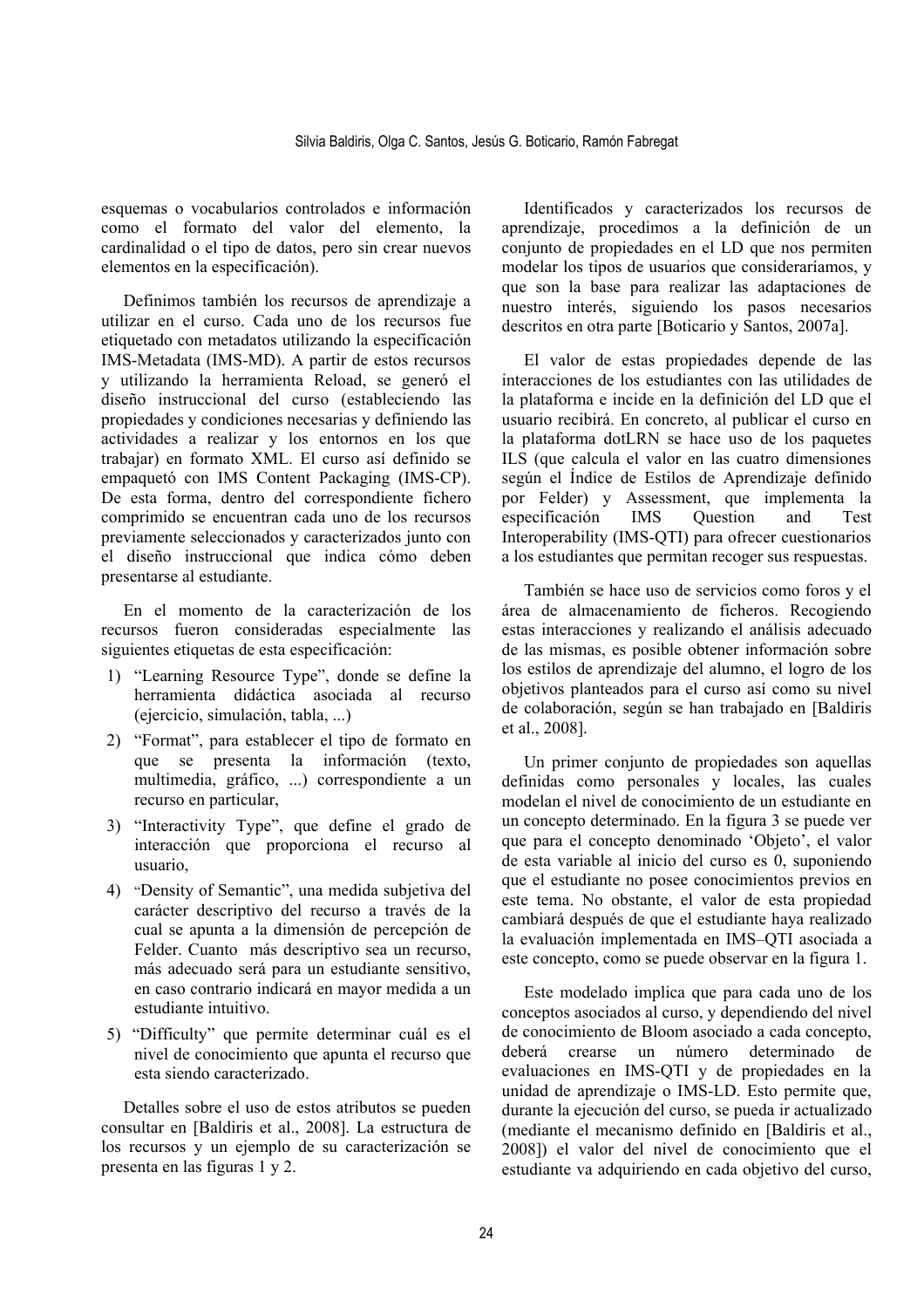conforme progresa en el mismo realizando las evaluación. actividades propuestas y los cuestionarios de



Figura 1. Recursos de aprendizaje en un curso montado para ADAPTAPlan

| Tipo de Recurso de Aprendizaje                                                                                                                                                                                                                                                                                  |                                                                                |  |
|-----------------------------------------------------------------------------------------------------------------------------------------------------------------------------------------------------------------------------------------------------------------------------------------------------------------|--------------------------------------------------------------------------------|--|
| $\leq$ imsmd: educational><br><imsmd:learningresourcetype><br/><math>&lt;</math>imsmd:source<math>&gt;</math><br/><imsmd:langstring>Learning Object</imsmd:langstring><br/><br/><math>\le</math>imsmd: value&gt;<br/><imsmd:langstring>Simulation</imsmd:langstring><br/><br/></imsmd:learningresourcetype><br> |                                                                                |  |
|                                                                                                                                                                                                                                                                                                                 | <b>Tipo de Formato</b>                                                         |  |
|                                                                                                                                                                                                                                                                                                                 | <imsmd:technical><br/><imsmd:format>.wmp</imsmd:format><br/></imsmd:technical> |  |

Figura 2. Algunos metadatos de los recursos de aprendizaje en un curso para ADAPTAPlan



Figura 3. Propiedades asociadas el nivel de Conocimiento

El siguiente tipo de propiedad que hemos modelado en el IMS-LD es el estilo de aprendizaje. Se han definido 4 propiedades personales y globales, una por cada una de las dimensiones de Felder. En el recuadro (ver figura 4) se puede observar la variable definida para la dimensión "entrada" de Felder. El valor de cada una de estas propiedades es un valor generado por el paquete ILS implementado en dotLRN tras procesar la respuesta del usuario al test de Felder.

Para gestionar la adaptación en el IMS-LD en función de los estilos de aprendizaje, se han considerando clusters para cada una de las dimensiones [Baldiris et al., 2008]. En la tabla 3 se puede observar la clasificación realizada para la dimensión de percepción. Los clusters A y C hacen referencia a los valores Strong (fuerte) que indican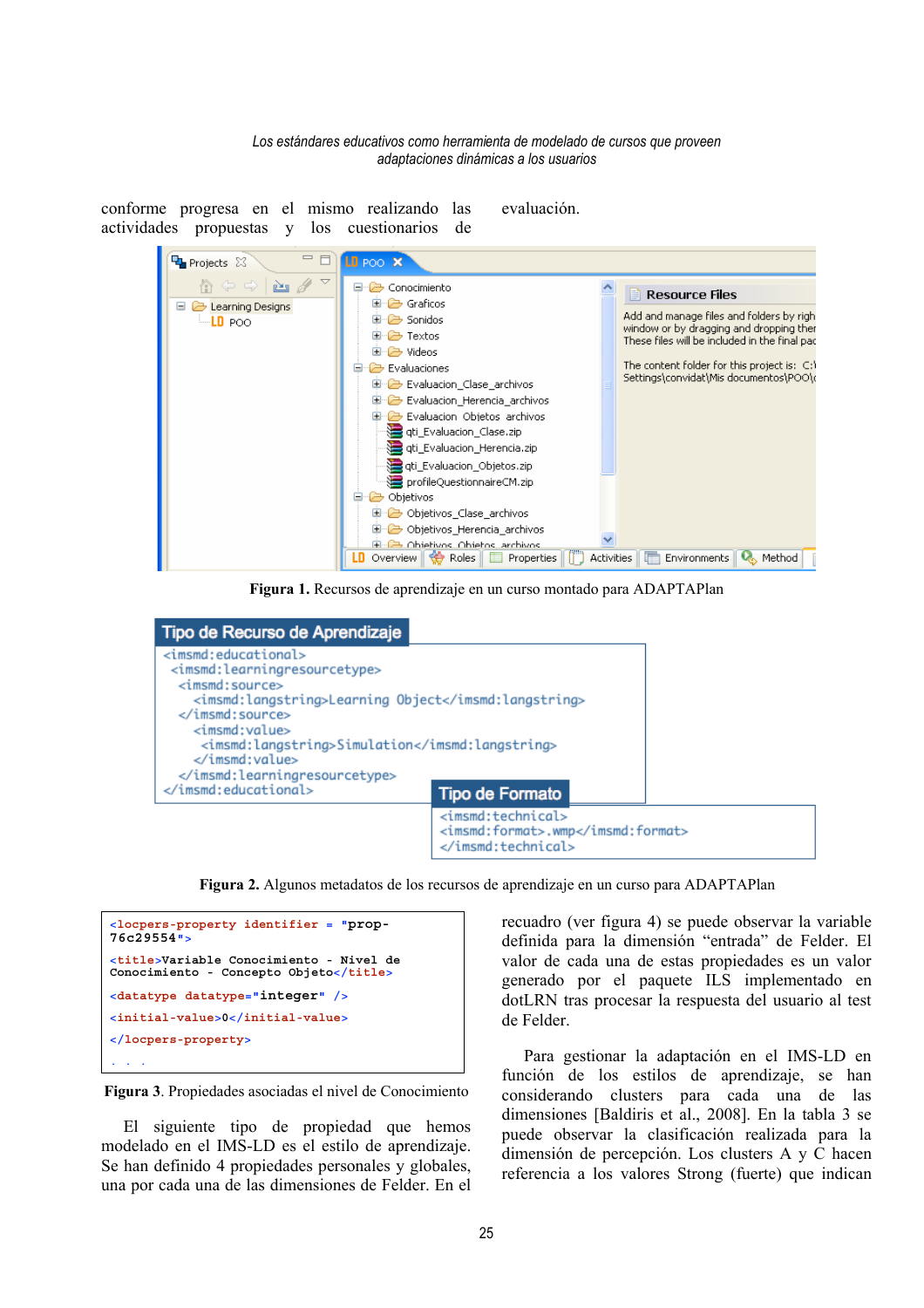una fuerte preferencia hacia ese valor en dicha dimensión del estilo de aprendizaje y son, por tanto, tendencias dominantes.

```
<locpers-property identifier="prop-f8c573ed
<title>Estilo de Aprendizaje - Dimension
Entrada</title>
<datatype datatype="string" />
</locpers-property>
```
Figura 4. Propiedad que recoge una de las dimensiones del estilo de Aprendizaje de Felder

En el diseño instruccional, la propiedad Learning Style-Input Dimension hará referencia al cluster en el cual se encuentra el estudiante de acuerdo a los resultados obtenidos por el test de estilos de aprendizaje de Felder. Este valor será usado por el sistema para seleccionar  $\log$ actividades. Específicamente permitirá definir los recursos que más se ajusten al cluster de estilo de aprendizaje al cual pertenece el estudiante. En este proceso de entrega de actividades es muy importante la caracterización que se logre de los recursos de aprendizaje, como se vera más adelante.

| <b>CLUSTER</b> | <b>VALORES</b><br><b>TFST</b>    | <b>DESCRIPCION</b><br><b>ESTILO</b>        |
|----------------|----------------------------------|--------------------------------------------|
|                | $-11, -9,$                       | Strong Visual                              |
|                | $-7, -5, -3, -1,$<br>1, 3, 5, 7, | Moderated and<br>Balanced<br>Visual/Verbal |
|                | -11                              | Strong Verbal                              |

Tabla 3. Cluster para la dimensión Entrada

## 4.3. Actividades definidas en el curso

El docente también deberá definir un conjunto de actividades mínimas que el estudiante deberá realizar. Estas actividades deberán estar presentes en cada uno de los IMS-LD generados. Sin embargo, en ADAPTAPlan lo importante no son las estructuras de actividad indicadas por el docente, sino las nuevas estructuras generadas automáticamente por el sistema a través de los planificadores, a partir de los objetos y entornos de aprendizaje caracterizados previamente por el docente, pero no asociados a las estructuras propuestas por éste inicialmente [Castillo et al., 2007bl. En este proceso de obtención de nuevas estructuras de actividad, los planificadores deben

hacer uso del estado de las variables que modelan al estudiante.

A continuación se muestra la descripción de algunas de estas actividades, lo que nos permitirá ver claramente cómo el planificador puede utilizar una estructura de condiciones de las propiedades del estudiante para generar el IMS LD.

En la figura 5 se muestra en primer lugar la generación de cuatro actividades. Para cada una de estas actividades se ha definido el Descriptor de la Actividad, el nivel de conocimiento (NC) y los clusters utilizados para cada una de las dimensiones de los estilos de aprendizaje (EA). En concreto, la primera actividad hace referencia al contenido "Aprendiendo qué es un objeto", su nivel de conocimiento (NC) es "Conocimiento" y está indicado para los estudiantes que pertenezcan al cluster A de la dimensión "Entrada" (Input) y al cluster B de la dimensión "Percepción" (Perception).

Además de las actividades generadas para gestionar cierto tipo de estilos de aprendizaje. también se han generado dos estructuras de actividad (ver figura 5) para los niveles "Conocimiento" y "Comprensión" y para un tipo de estudiante específico de acuerdo a los clusters considerados.

Las actividades no tienen por qué dimensionar los cuatro clusters de estilos de aprendizaje, sino que es suficiente con que dimensionen al menos uno de ellos. En cambio, una estructura de actividad debe considerar los clusters de las cuatro dimensiones. La primera de estas estructuras será presentada a los estudiantes que cumplan con las siguientes condiciones:

- Oue tengan el nivel de comprensión con respecto al concepto "Objeto". Es decir, que presentando la evaluación IMS OTI del nivel de conocimiento para este concepto hayan superado el valor mínimo exigido (60 en el ejemplo de la figura 6).
- Que el estilo de aprendizaje de este estudiante corresponda al tratado por la estructura de actividad. Para ello se debe verificar que los clusters de cada dimensión de Felder del estudiante correspondan con los clusters asociados a la estructura de actividades que le será mostrada. A grandes rasgos, se distinguen la preferencia por uno de los extremos de la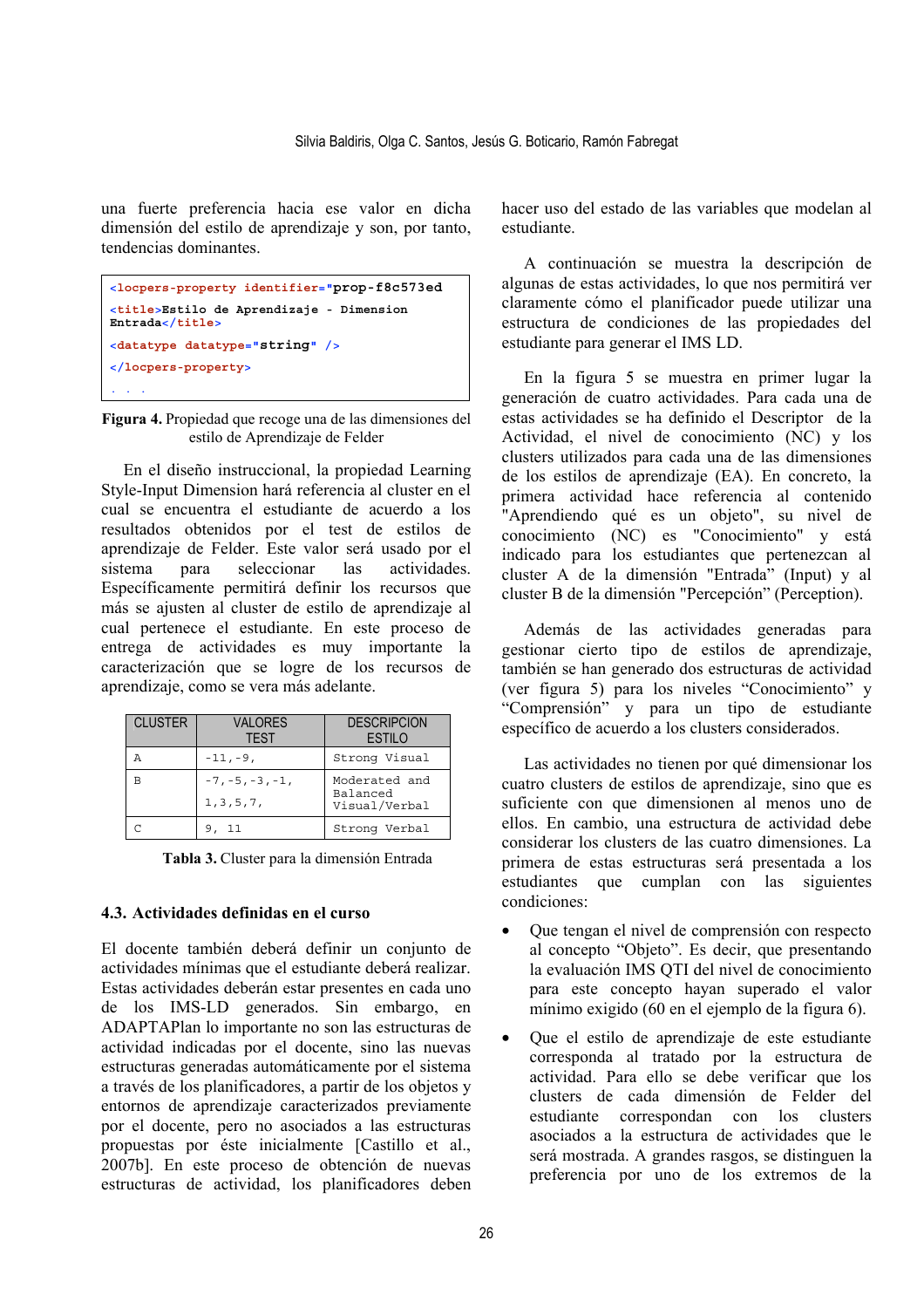dimensión (cluster  $A \circ C$ ), o la no existencia de una fuerte preferencia por ninguno de los dos extremos, estando en un punto intermedio (cluster B). En la figura 7 podemos observar la condición que permite realizar esta comparación. Para cada una de las propiedades creadas para almacenar el cluster de un estudiante en cada dimensión de Felder, hay una condición que permite verificar si la estructura de actividades es la adecuada para ese estudiante

Finalmente, si las premisas anteriores se cumplen, se muestra al estudiante la estructura adecuada a su estilo (ver figura 8).



Figura 5. Ejemplo de actividades











Figura 8. Muestra la estructura de actividad

#### 4.4. Recursos y Estilos de aprendizaje

Con respecto a los objetos de aprendizaje, estos se encuentran enlazados como recursos a las diferentes actividades. Cada objeto señala uno o varios clusters de estilo de aprendizaje y está asociado a un nivel de conocimiento específico. Así, el planificador lo puede utilizar para ubicarlo en una determinada actividad según sus características.

Para facilitar al planificador el proceso de asociar los recursos según el tipo del recurso y el estilo de aprendizaje del estudiante, proponemos la Tabla 4, basada en la propuesta inicial definida en [Peña, 2004] y complementado con el trabajo [Karagiannidis] y Sampson, 2004]. Esta tabla se centra en definir los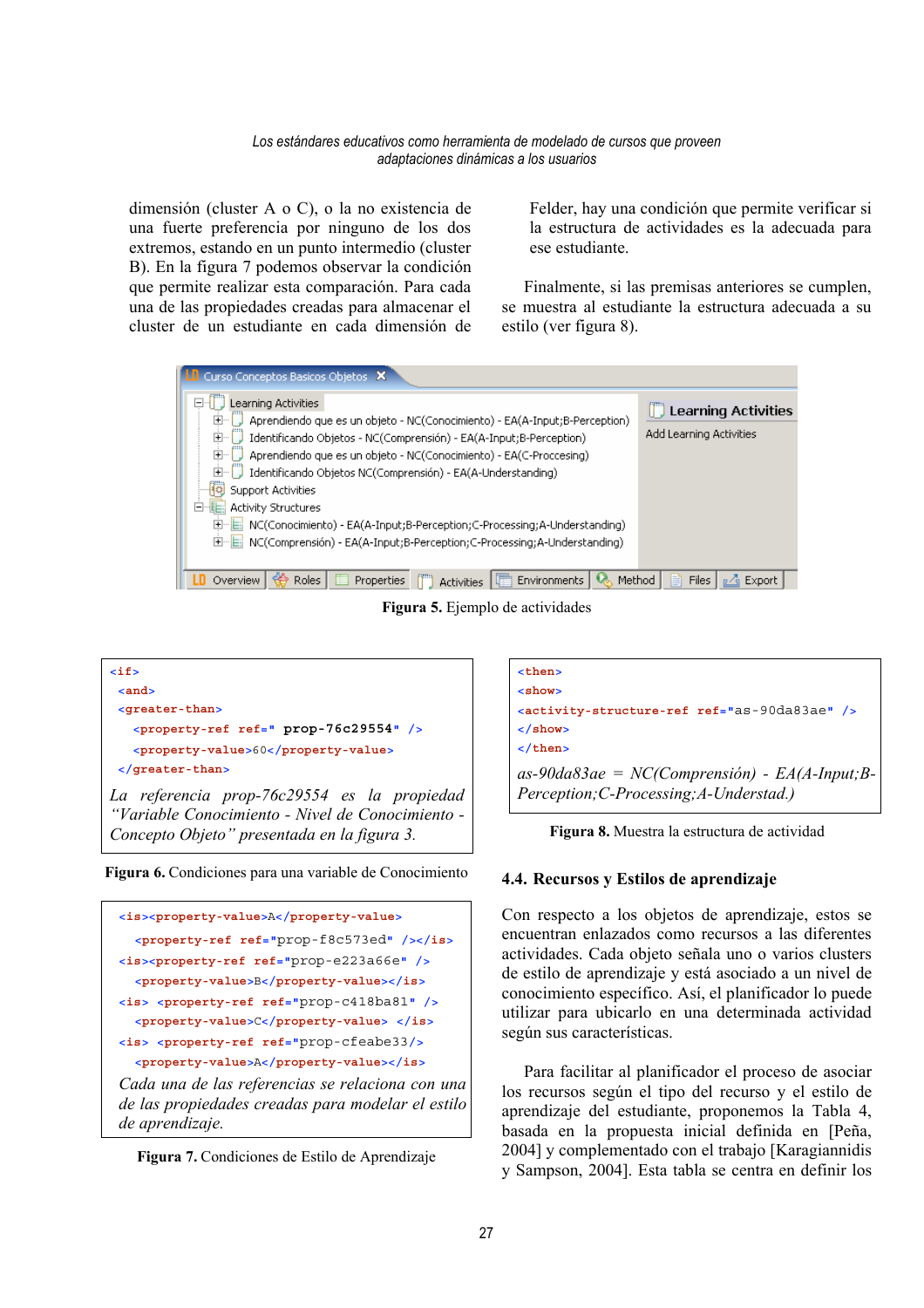tipos de recursos más apropiados cuando el estudiante tiene un valor fuerte (strong) en la dimensión, es decir se ha obtenido que su preferencia para ese extremo de la dimensión es muy fuerte. Cuando la preferencia no es clara (es decir, se reparte entre ambos extremos) no se puede tomar partido por ninguna de las dos. A partir de esta tabla, y teniendo como valor de entrada el estilo de aprendizaje del alumno, se pueden seleccionar los tipos de recursos más apropiados. Para ello, a partir de la tabla 4 se puede generar una nueva tabla que seleccione los tipos de recursos más apropiados según las 4-tuplas de valores de estilos de aprendizaje. Para generar esta nueva tabla (tabla 5), se ha dado un valor de 5 puntos cuando el valor en la tabla 4 era VG (very good), 3 puntos cuando era G (good) y 0 cuando era I (indiferente). Se han seleccionado los recursos que suman más de 12 puntos en las cuatro dimensiones. Para simplificar, se muestra la tabla para todas las posibles combinaciones en las que el tipo de procesamiento es activo. Análogamente se realiza para el tipo de procesamiento reflexivo.

#### 4.5. Consideraciones sobre la tarea de especificación

Este sencillo ejemplo nos permite observar que para un docente es una tarea difícil definir cada una de las actividades y estructuras de actividades, así como las condiciones que permitirán entregar los contenidos adaptados a todos los tipos de estudiante con que se cuente. Para relajar la tarea de especificación por parte del profesor y aprovechar las interacciones de los estudiantes en ADAPTAPlan integramos técnicas de planificación, modelado del usuario y aprendizaje automático. Aún así, sigue siendo necesario una fuerte carga de trabajo por parte del docente, aunque esta esté más centrada en el ámbito de su competencia, como es el diseño curricular.

No obstante, será necesario hacer estudios que permitan evaluar el nivel del aprendizaje alcanzado por los alumnos a través de los cursos generados para poder valorar la eficacia del modelo planteado.

## 5. Adaptaciones dinámicas

A pesar de relaiar en ADAPTAPlan la labor de diseño del curso con avuda de planificadores que construyen el IMS LD, durante la fase de diseño del curso no es posible predecir todas las posibles situaciones en las que se puede encontrar cada estudiante. Estas situaciones serán diferentes según las características y necesidades particulares de cada alumno. Por esta razón, existe un módulo en ADAPTAPlan llamado ADA+ [Santos et al. 2007b] que ofrece recomendaciones dinámicas al estudiante y que consiste en una arquitectura multi-agente (Fig. 9) implementada con JADE<sup>6</sup>. Esta arquitectura plantea la existencia de diferentes clases de agentes que colaboran entre sí en un espacio mediado por un protocolo de comunicación común basado en el estándar FIPA-ACL [FIPA 2008]. Los agentes definidos son: agentes de modelado, agentes recomendadores y un agente que coordina el trabajo de todos los demás.



Figura 9. Arquitectura multi-agente ADA+

El agente coordinador se comunica durante la ejecución del curso con el entorno de aprendizaje petición ofrecerle de éste)  $\iota$ para  $(a)$ recomendaciones generadas por  $\log$ agentes recomendadores. Éstos piden información a los agentes de modelo. Por su parte, los agentes de modelado se encargan  $de$ monitorizar las interacciones de los estudiantes en el entorno de aprendizaje y recoger información relevante sobre dichas interacciones, y de modificar de forma off-line (es decir, no de forma instantánea) el valor de los atributos de los modelos

Las trazas de interacción recogidas pueden ser los tipos de objetos de aprendizaje que han sido más usados por los estudiantes de un cierto tipo de cluster de estilo de aprendizaje o los servicios de

 $6$  http://jade.tilab.com/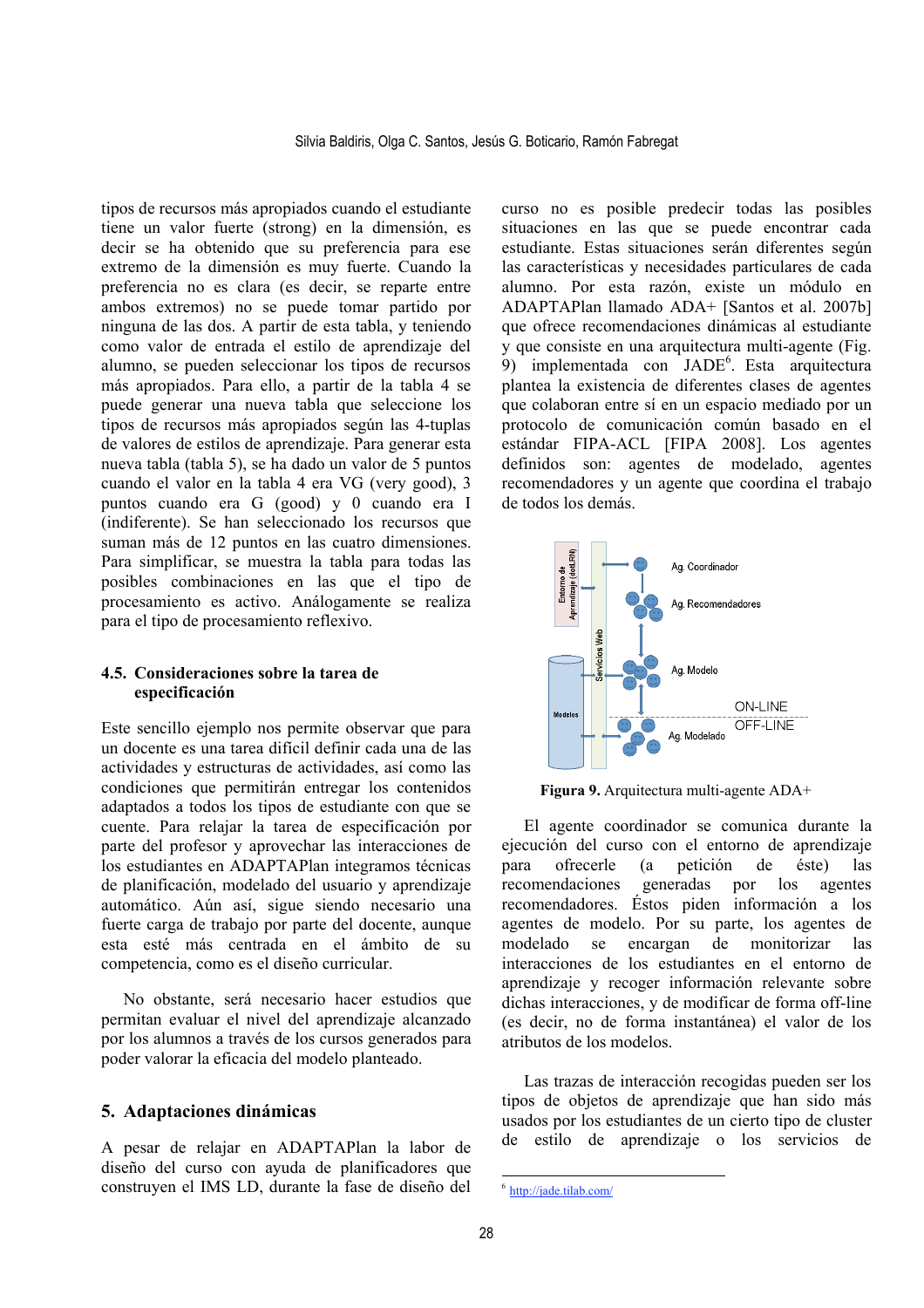colaboración que más acogida han tenido en el proceso de enseñanza / aprendizaje. Esta información es el punto de partida para la construcción de un modelo de estudiante dinámico que incluve inicialmente los resultados del test de Felder y las evaluaciones IMS QTI presentadas por los

estudiantes, pero que irá cambiando en la medida en que las preferencias del estudiante y su nivel de conocimiento evolucione, tal como se ha propuesto en [Baldiris et al., 2008], especialmente en lo que se refiere a los niveles de colaboración allí descritos.

|                             |              | Procesamiento | Percepción |  | <b>Entendimiento</b> |           |  | Entrada |           |  |             |
|-----------------------------|--------------|---------------|------------|--|----------------------|-----------|--|---------|-----------|--|-------------|
| <b>Tipos de Recursos</b>    | $\mathbf{A}$ | R             | T          |  | S                    | <b>SC</b> |  | G       | VI        |  | VE          |
| <b>Ejercicios</b>           | G            | G             | VG         |  | G                    | G         |  |         | G         |  | VG          |
| <b>Simulaciones</b>         | VG           | I             | I          |  | VG                   | I         |  | G       | VG        |  | I           |
| <b>Cuestionarios</b>        | G            |               |            |  | I                    | G         |  |         |           |  | I           |
| <b>Diagramas</b>            | -1           | G             | G          |  | G                    | G         |  | VG      | VG        |  | T           |
| <b>Figuras</b>              | 1.           | G             | G          |  | G                    | G         |  | VG      | VG        |  | T           |
| <b>Grafos</b>               | I            | G             | G          |  | G                    | G         |  | VG      | VG        |  | $\mathbf I$ |
| Índice                      | I            | I             | I          |  | I                    | G         |  | VG      | I         |  | G           |
| Trasparencias               | Ī            | G             | G          |  | G                    | G         |  | VG      | <b>VG</b> |  | G           |
| <b>Tablas</b>               | Ī            | I             | I          |  | G                    | G         |  | G       | G         |  | G           |
| <b>Texto Narrativo</b>      | G            | VG            | VG         |  | I                    | I         |  |         | T         |  | VG          |
| <b>Exámenes</b>             | G            |               | I          |  | I                    | G         |  |         | I         |  | I           |
| <b>Experimentos</b>         | VG           | G             | G          |  | VG                   | G         |  |         | <b>VG</b> |  | T           |
| Enunciado<br>de<br>problema | VG           | G             | G          |  | VG                   | I         |  |         | G         |  | VG          |
| Auto evaluación             | G            |               | I          |  | I                    | G         |  |         |           |  | T           |
| Lecturas                    | I            | VG            | VG         |  | I                    | I         |  |         | I         |  | VG          |

Tabla 4. Adecuación de cada tipo de recurso según el estilo de aprendizaje (VG=very good, G= good; I= indiferent)

| Procesamiento | Percepción | Entendimiento | Entrada | Tipos de Recursos                                                                                      |
|---------------|------------|---------------|---------|--------------------------------------------------------------------------------------------------------|
| Activo        | Intuitivo  | Secuencial    | Visual  | Ejercicio, experimentos,<br>enunciado                                                                  |
| Activo        | Intuitivo  | Secuencial    | Verbal  | Ejercicio, texto narrativo,<br>experimentos, enunciado                                                 |
| Activo        | Intuitivo  | Global        | Visual  | Simulaciones, diagramas,<br>figuras, grafos, transparencias,<br>experimentos,                          |
| Activo        | Intuitivo  | Global        | Verbal  | Ejercicios, Texto narrativo,<br>Enunciado de problema                                                  |
| Activo        | Sensitivo  | Secuencial    | Visual  | Simulaciones, Experimentos,<br>Enunciado del problema,                                                 |
| Activo        | Sensitivo  | Secuencial    | Verbal  | Enunciado del problema,<br>ejercicios, experimento,<br>simulaciones                                    |
| Activo        | Sensitivo  | Global        | Visual  | Simulaciones, Experimento,<br>Enunciado del problema,<br>transparencias, grafos,<br>diagramas, figuras |

Tabla 5. Tipos de recursos más adecuados según las dimensiones de los estilos de aprendizaje con procesamiento activo

Para implementar esta funcionalidad adaptativa se modelan los clusters de estilo de aprendizaje como conjuntos difusos [Peña 2004], de forma que un

estudiante, de acuerdo al test de Felder, inicialmente puede estar ubicado en un cluster pero, dependiendo de su interacción con los objetos de aprendizaje del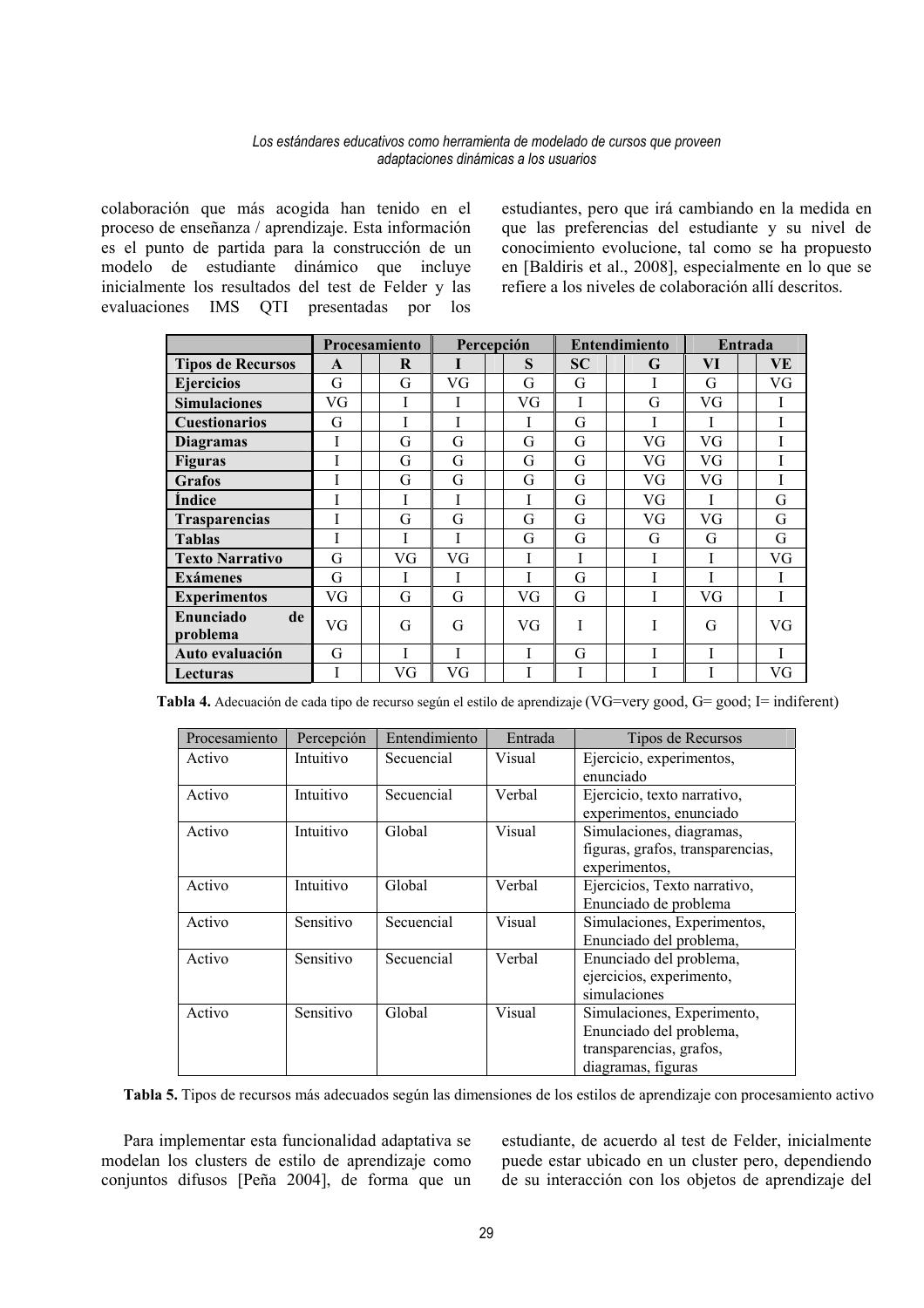sistema, su ubicación en los clusters puede cambiar o permanecer igual. El modelo del estudiante también se verá afectado por sus participaciones en los diversos servicios del entorno de aprendizaje, para lo cual se implementan técnicas de aprendizaje automático que modifican los atributos del modelo [Santos et al., 2007b]. Al cambiar estos valores de los atributos del modelo del estudiante, los valores que tendrán las propiedades de la UoL serán diferentes, por lo que las condiciones se bifurcarán de forma diferente, estableciendo rutas de aprendizaie diferentes a las que hubiera recibido el estudiante si sus atributos no hubieran cambiado. Así, cambiarán las estructuras de actividad que se seleccionen del IMS-LD, y por tanto se adaptan de forma indirecta los caminos de aprendizaje de ese estudiante.

# **6. Conclusiones**

El modelado del diseño instruccional de un curso mediante unidades de aprendizaie en IMS-LD proporciona un soporte para la definición de un proceso de enseñanza / aprendizaje en el contexto de un entorno virtual de aprendizaje, haciendo énfasis en la generación de estructuras de actividades que deberán ser llevadas a cabo por los actores del proceso. La posibilidad de agregar propiedades a los diseños generados incrementa la flexibilidad de éstos. y permite apuntar a diversas características del estudiante, entre ellas los estilos de aprendizaje y el nivel de conocimiento. Sin embargo, no es una tarea sencilla definir en la fase de diseño las posibles rutas que debe seguir cada estudiante durante el curso como se ha visto en el artículo.

artículo hemos centrado  $Fn$  $ext{e}$  $n \alpha$ fundamentalmente en abordar la fase de diseño, en la que un primer paso para facilitar esta tarea y disminuir la sobrecarga asociada a la especificación del curso es contar con la avuda de técnicas de planificación. Esto permite además particularizar los diseños mediante planes de actividades y recursos centrados en las necesidades de cada estudiante en particular. Esta personalización del diseño queda generalmente fuera del ámbito del diseño instruccional, en el que generalmente se consideran características y soluciones asociadas a tipos de estudiantes en general. Sin embargo, el enfoque de ADAPTAPlan permite gestionar en el diseño del curso las necesidades de cada individuo

considerando sus estilos de aprendizaje, objetivos, competencias adquiridas, nivel de conocimiento, etc.

Aun con todo ello, existe un segundo paso difícil de abordar en tiempo de diseño o planificación, que consiste en atender a situaciones no previstas derivadas de la interacción del usuario. Para ello planteamos un soporte dinámico basado en una arquitectura multi-agente que proporciona el nivel de flexibilidad adecuado para hacer diversas tareas en paralelo: actualizar los atributos del modelo de estudiante con diferentes algoritmos de aprendizaje y lógica difusa, generar diferentes recomendaciones para atender situaciones no previstas y/o reforzar el proceso de aprendizaje, consultar atributos en los modelos ayudar a construir dichas para recomendaciones, etc.

Las recomendaciones con las que estamos trabajando se generan teniendo en cuenta la estructura del curso tal como se ha definido en el IMS-LD y las interacciones recogidas de los estudiantes. Con respecto a la estructura del curso, por un lado sirve como entrada para generar las recomendaciones y, por otro, al modificar sus interacciones los valores de los atributos del modelo del estudiante, también sirven indirectamente para cambiar la ruta que ofrezca el IMS-LD, ya que al "parsear" las propiedades con que se definen las condiciones para las rutas de aprendizaje, los valores serán diferentes, y por tanto, las actividades elegidas cambiarán.

# 7. Trabajos Futuros

Actualmente estamos trabajando en el proceso de integración de los paquetes de la plataforma dotLRN que permiten implementar el modelado propuesto en el presente artículo. Estamos también diseñando programas de formación pilotos, como cursos de prueba, que en corto tiempo nos brindarán una plataforma para evaluar el aprendizaje alcanzado por lo estudiantes, aplicando la propuesta que aquí presentamos. De esta manera podremos comprobar la validez del planteamiento realizado. Estas pruebas se realizarán básicamente contrastando resultados cuantitativos en dos tipos de escenarios, cursos con apoyo de la tecnología y procesos de formación presenciales.

Por otra parte, nos encontramos en el proceso de evaluación de las técnicas de aprendizaje automático